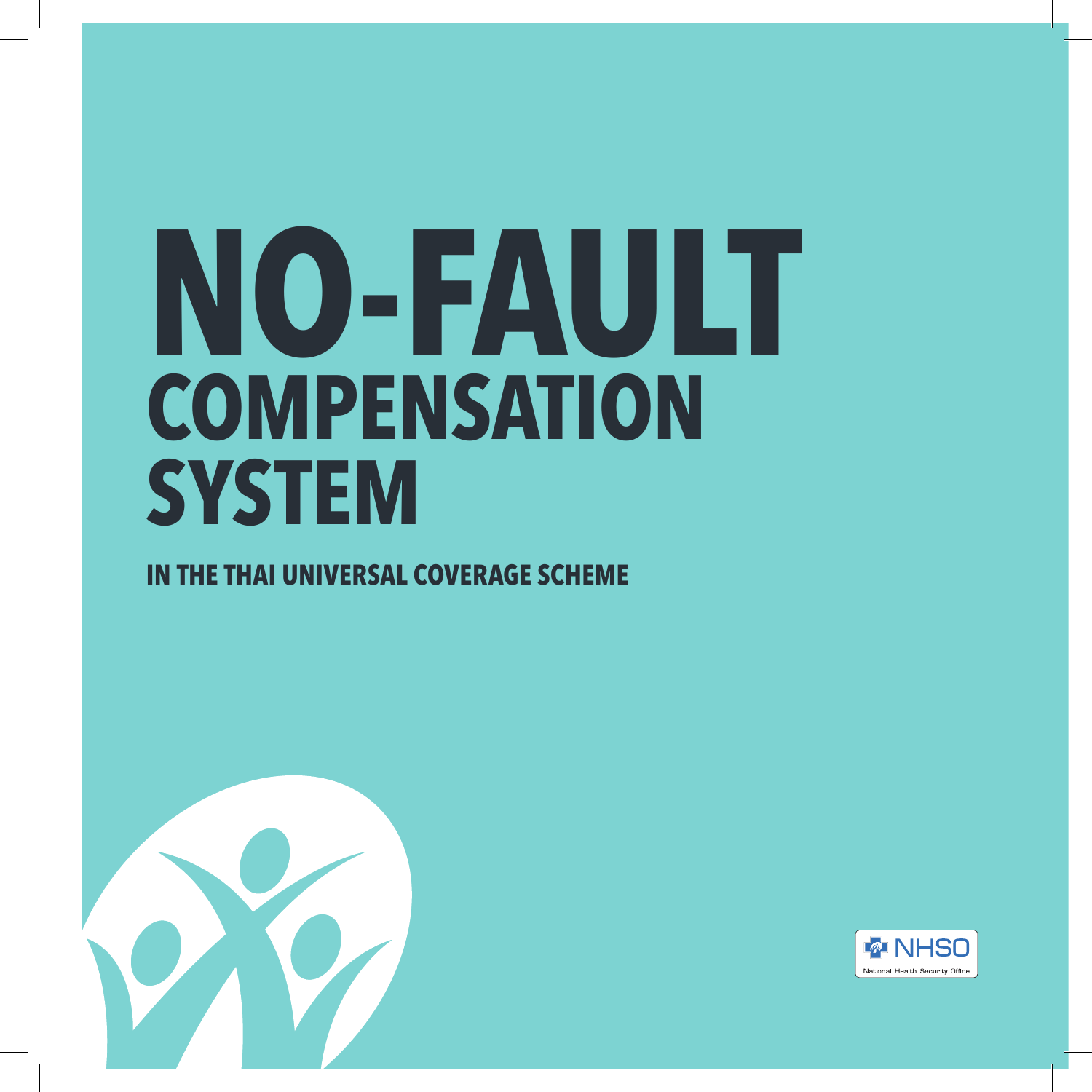Thailand's National Health Security System attaches great importance to quality control of health services to protect the rights of the beneficiaries, and this is a relatively advanced form of consumer rights protections compared to other countries at a similar level of development in the region. In order to prevent conflict and to foster good relationships between health care providers and recipients who have been injured from health services, the law provides for **NO-FAULT COMPENSATION** .



**ARTICLE 41 OF THE NATIONAL HEALTH SECURITY ACT OF 2002 MANDATES PAYMENT OF PRELIMINARY COMPENSATION TO ALLEVIATE SUFFERING AND HEAL THE INJURY.**



**3**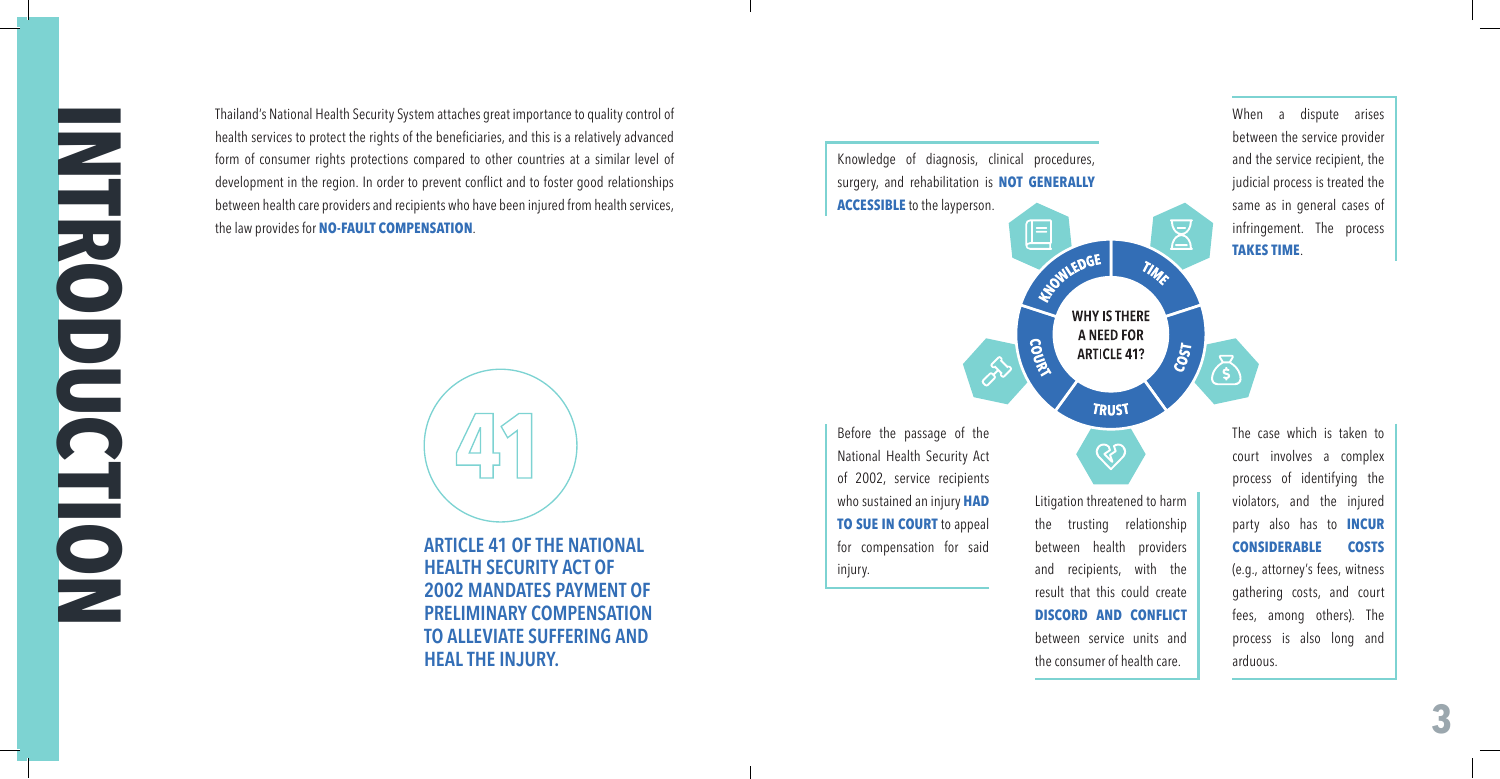## **INTENTIONS OF ARTICLE 41**

**The provision of health services sometimes results in injury to the service recipient, and the injured party is not compensated within a reasonable period of time. The Act provides for preliminary assistance to be made to the injured party in accordance with Article 41.**



### **PROVIDE INITIAL RELIEF**

To provide **PROMPT ASSISTANCE** (in due time) to service recipients who sustained injury from medical treatment without the need to assign fault. This assistance is intended to be initial relief to an injured service recipient and not necessarily the full compensation that might be awarded later on.



To provide a **PRELIMINARY COMPENSATION** system as one of the tools to reduce conflict and maintain a good relationship between the service recipient and service provider.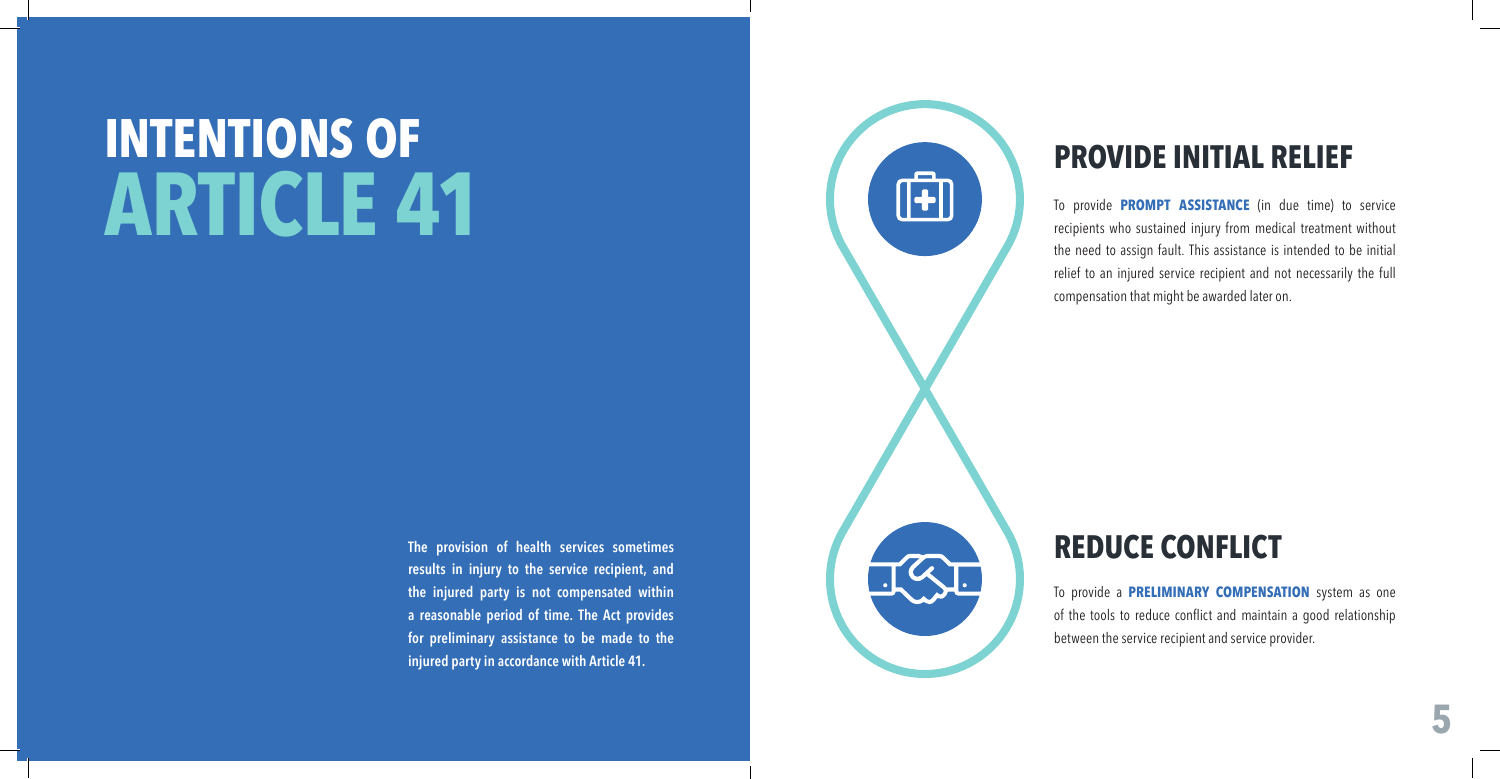### **THE CRITERIA OF CONSIDERATION TO RECEIVE PRELIMINARY COMPENSATION IN ACCORDANCE WITH ARTICLE 41**



Is qualified as a service recipient under Article 41? Is eligible to submit an application for preliminary compensation? The injury was sustained in a participating service unit? Submits the grievance within 2 years of the date of the injury?

What is the nature of the injury for which preliminary compensation is being sought? Does the cause of the injury meet the criteria for preliminary compensation?

**Q**

What is the type of injury sustained? Relationship between the injury and the care or treatment received

### **THE CRITERIA OF CONSIDERATION**

**TO RECEIVE PRELIMINARY COMPENSATION IN ACCORDANCE WITH ARTICLE 41**



Eligible persons:

- NHSO beneficiaries
- Employees or contractors of local administrative organizations and their families (effective from October 1, 2013, onwards).

Eligible person to submit claim:

- Immediate relative
- Guardian
- Service unit

Eligible service unit:

• Registered with NHSO

Injury caused by medical procedure or force majeure Not an injury caused by an underlying pathology or complications of disease/condition





**7**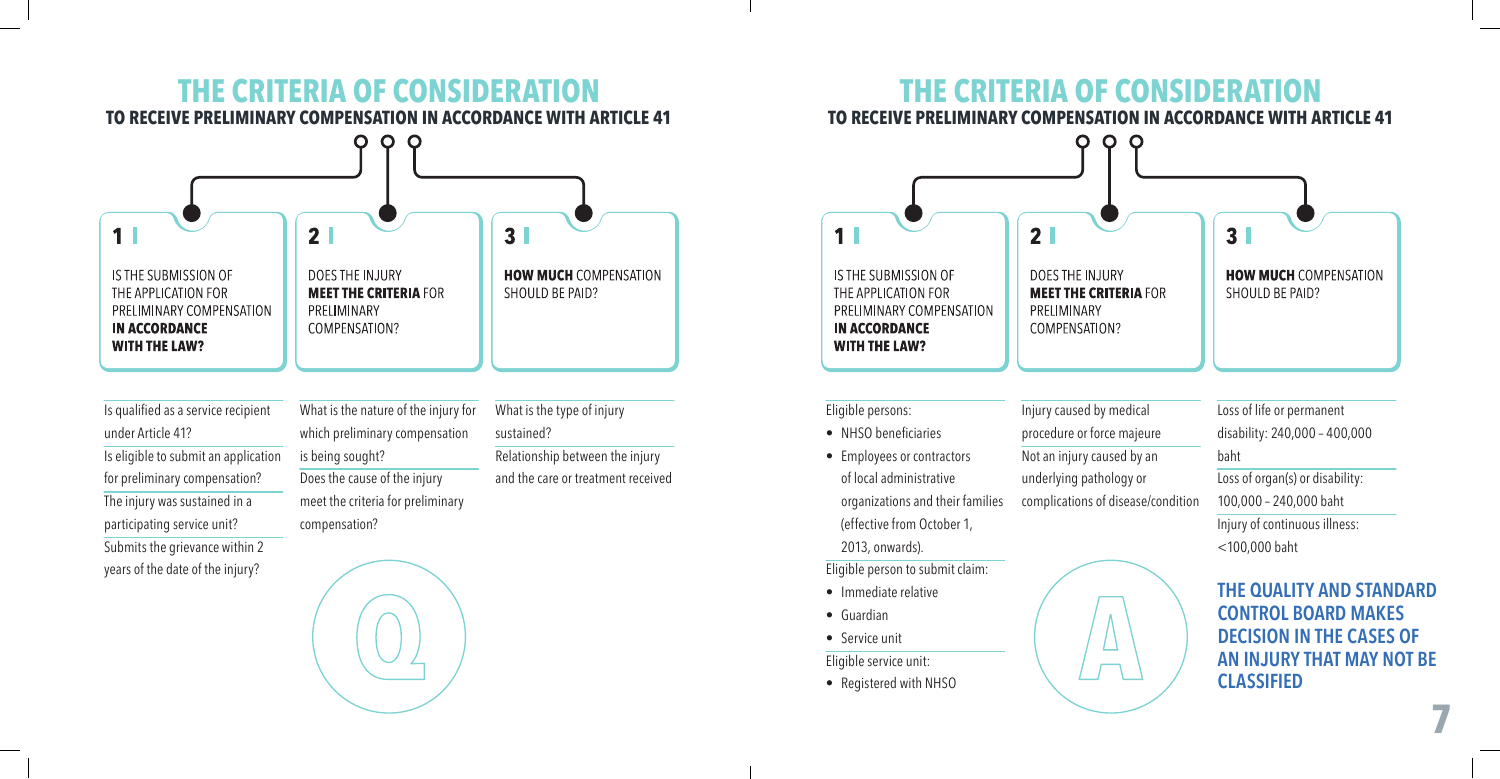## **RELATIONSHIP BETWEEN THE INJURY AND THE CARE OR TREATMENT RECEIVED**

**When considering preliminary compensation for an injury, it is important to consider how directly the injury is related to the medical treatment in question. How much preliminary compensation is paid depends on the level of correlation between injury and hospitalization, and there are four types.**



**9**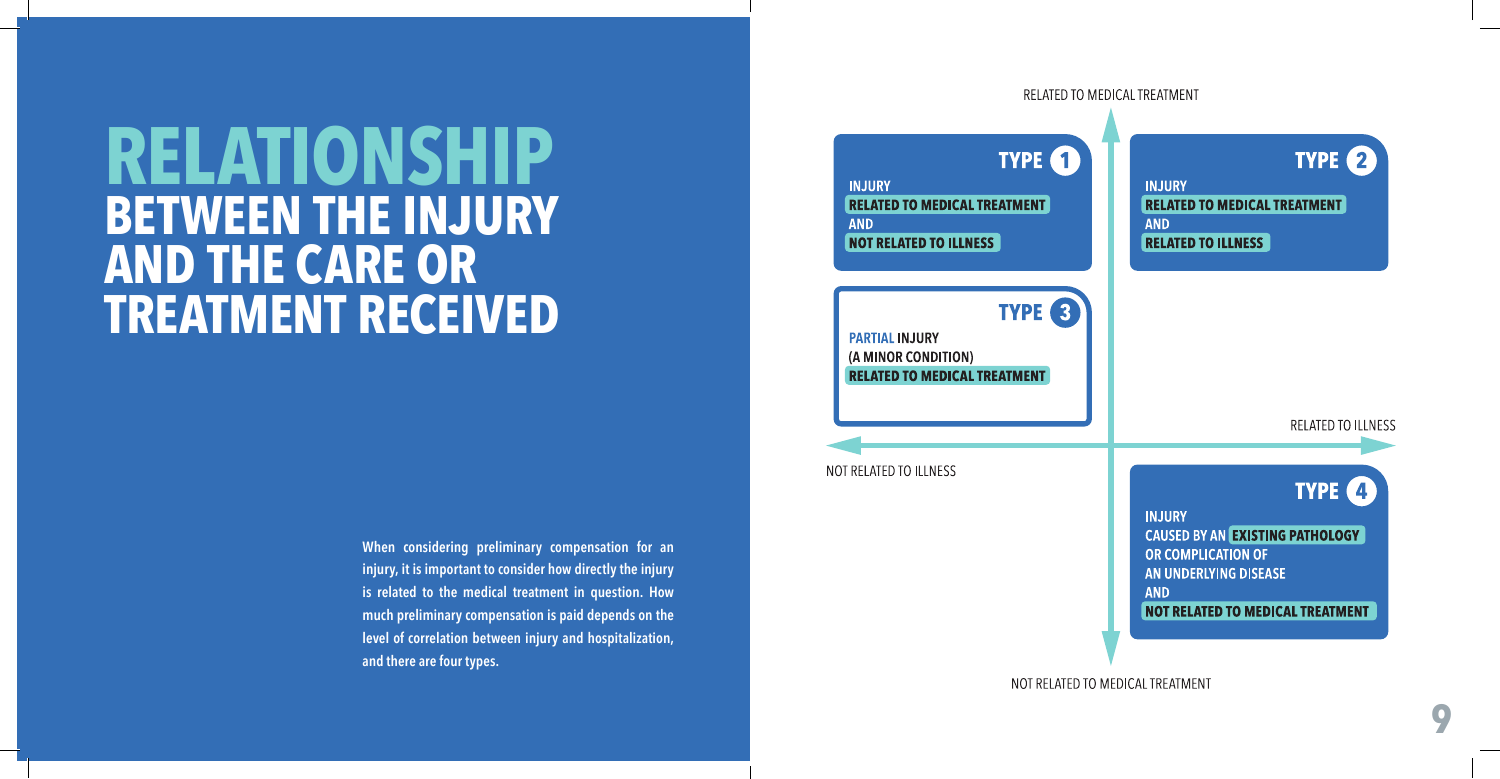### **CONDITIONS FOR CONSIDERATION OF THE ADVERSE IMPACT OF THE INJURY** THE METHOD FOR CLASSIFYING THE **THE METHOD**



**CLASSIFYING THE SEVERITY OF THE IMPACT THAT THE INJURED PARTY (INCLUDING IMMEDIATE RELATIVES AND/ OR GUARDIANS) SUSTAINED IS ACCORDING TO CLAUSE 6 OF THE REGULATIONS.**

#### There is consideration of

- the ability to return to work in their regular occupation,
- the ability to function in daily life,
- the extent of suffering,
- being a burden to those around the service recipient,
- being a burden on the family by the cost of treatment,
- the duration and cost of treatment and rehabilitation, and
- loss of career opportunities.

According to Clause 6 of the Regulations, determining the amount of preliminary compensation requires the use of **JUDGMENT**. This determination may differ from province to province, even for the same condition.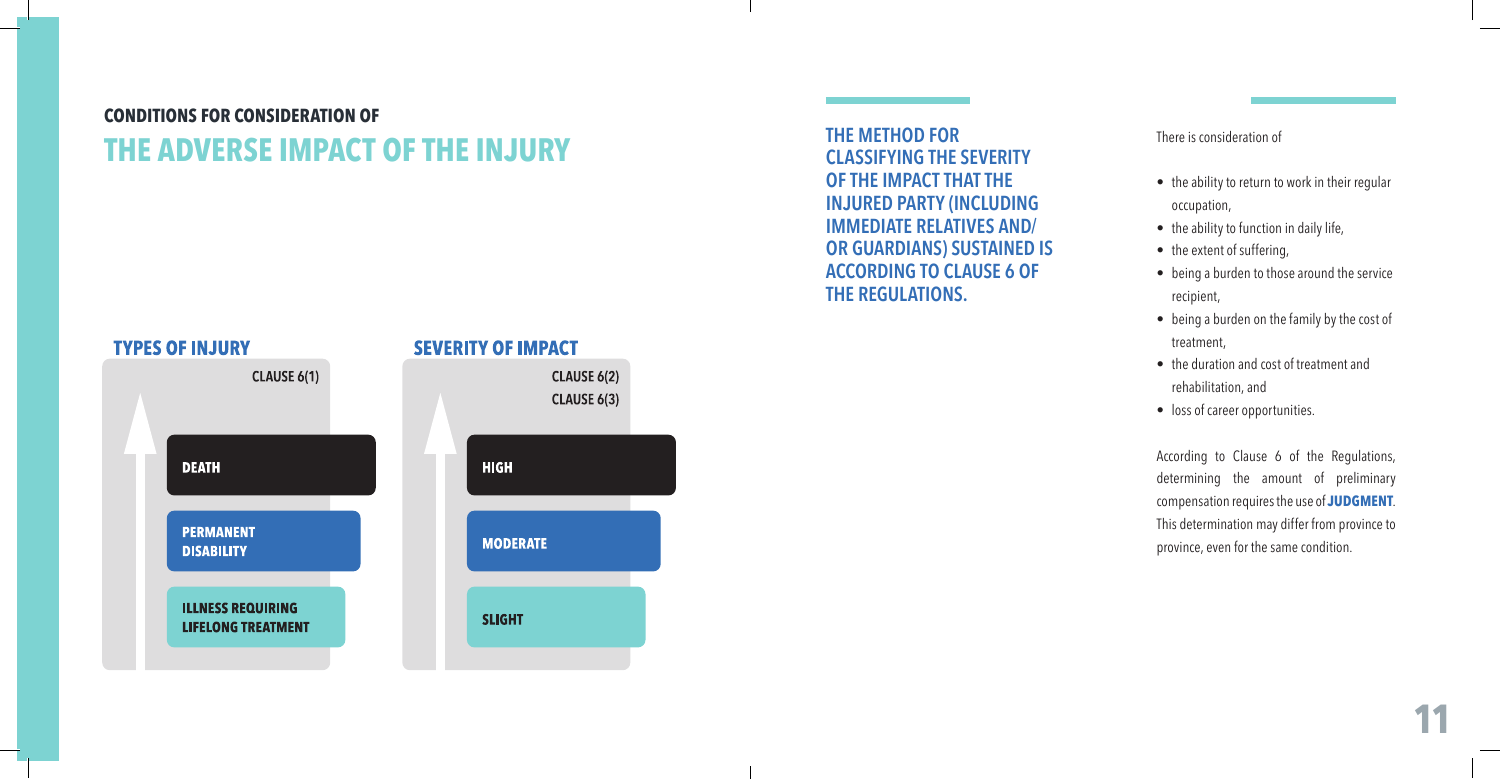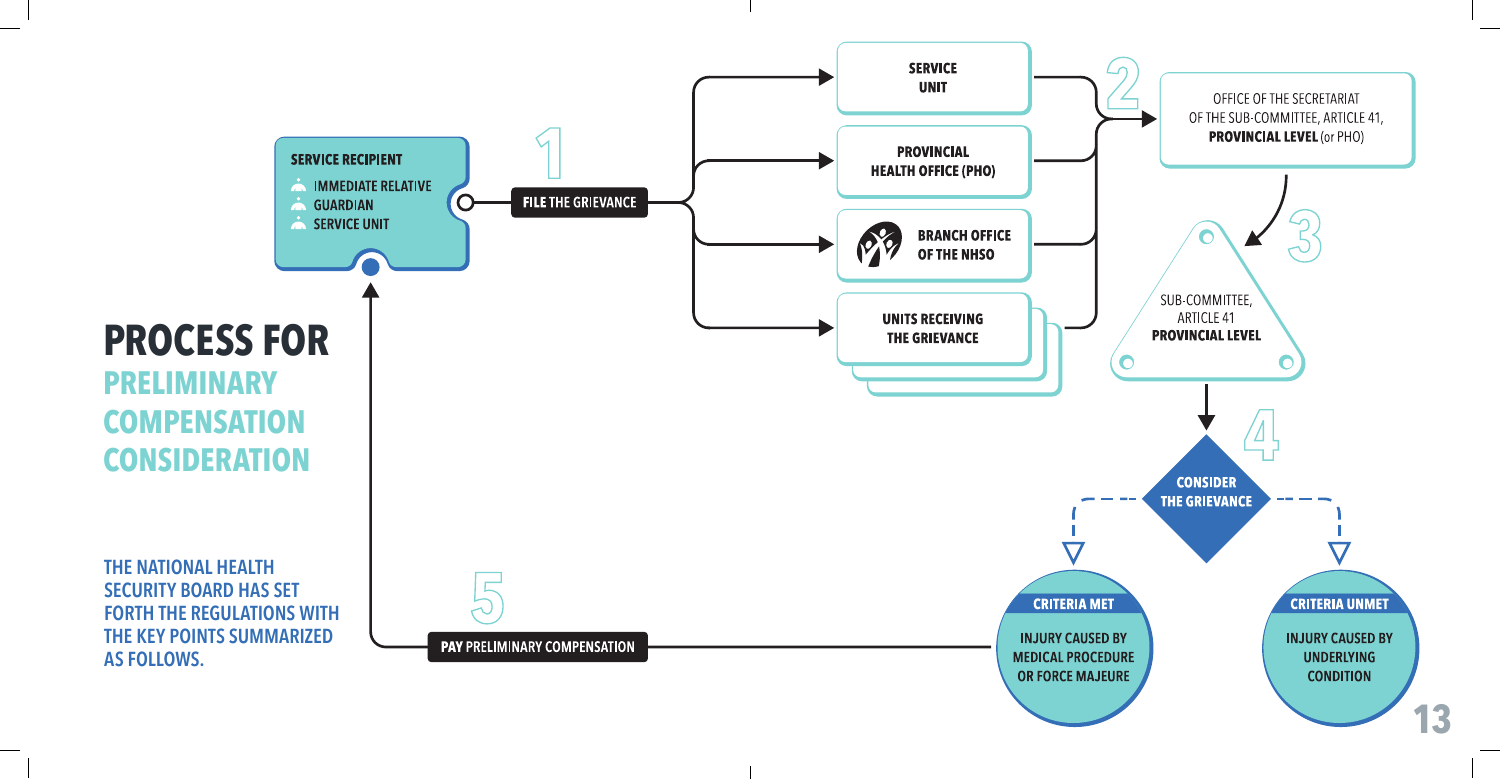### **PROCESS FOR PRELIMINARY COMPENSATION CONSIDERATION**



#### FILE THE GRIEVANCE

A grievance must be filed in accordance with the case defined or may be filed in writing. People who are entitled to submit the grievance may do this in person or by registered mail. Filing of the grievance must be made within two years from the date the injury was known for it to be considered.

| <b>SERVICE</b><br><b>UNIT</b>                   | OFFICE OF THE SECRETARIAT<br>OF THE SUB-COMMITTEE, ARTICLE 41. |
|-------------------------------------------------|----------------------------------------------------------------|
| <b>PROVINCIAL</b><br><b>HEALTH OFFICE (PHO)</b> | PROVINCIAL LEVEL (or PHO)                                      |
| <b>BRANCH OFFICE</b><br>OF THE NHSO             | с                                                              |
| <b>UNITS RECEIVING</b><br>THE GRIEVANCE         | SUB-COMMITTEE.<br>ARTICLE 41<br>PROVINCIAL LEVEL               |

The unit receiving the grievance must submit the matter to the Secretariat of the Sub-committee under Article 41 at the provincial level (now the Provincial Health Office, or PHO) to present the matter to the Sub-committee under Article 41 at the provincial level for a determination.



The Sub-committee must determine whether the grievance claim qualifies to receive assistance or not, and if it should be given formal consideration for approving preliminary compensation. They must consider the type of injury and preliminary compensation based on the rate set by the National Health Security Board.

#### **PAY PRELIMINARY COMPENSATION**

For payment of preliminary compensation to the grievance applicant, an injured party can contact the branch office of the NHSO at the PHO that filed the grievance or transfer the money to the bank account of the injured party.

Consideration of the Sub-committee is to be completed no later than 30 days from the date of receipt of the grievance. The result of the Subcommittee action is reported to the Quality and Standard Control Board for information.

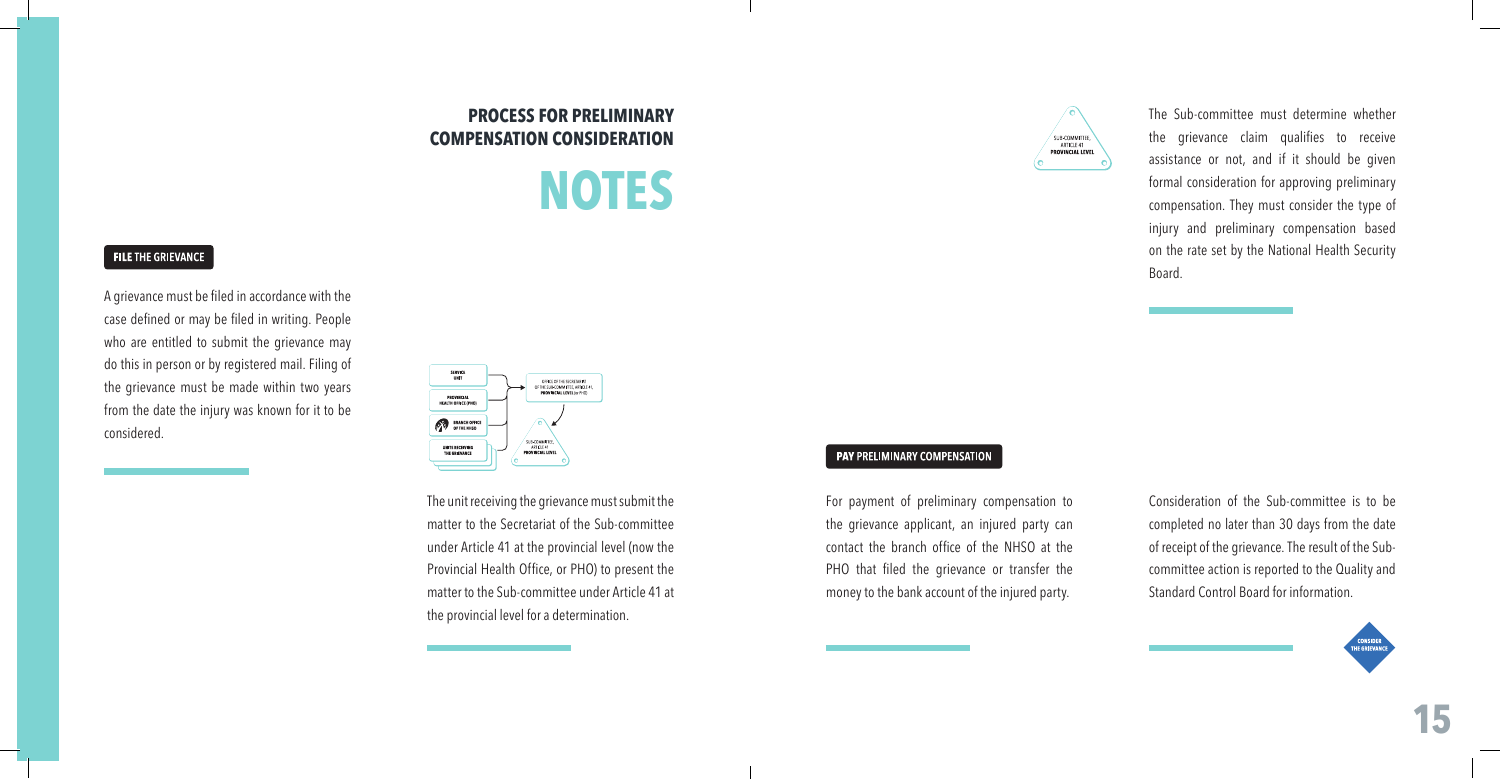### **AUTHORITY OF THE SUBCOMMITTEE UNDER ARTICLE 41 AT THE PROVINCIAL LEVEL**



According to Clause 9 of the Regulations (No. 2) 2014, the Sub-committee for Quality and Standard Control at the regional level is to nominate appropriate persons to be the Sub-committee members under Article 41 at the provincial level totaling **5–7 PEOPLE**.

In the absence of the Sub-committee for Quality and Standard Control at the regional level, the NHSO, via its branch, will nominate a person(s) to the Quality and Standard Control Board to be considered for appointment to the Subcommittee.



The composition of the Sub-committee under Article 41 at the provincial level has a **TRIPARTITE** structure, consisting of:

- A competent or senior or respected person;
- A service representative;
- A representative of the client population.

**THE REGULATIONS (NO. 2) 2014 STIPULATE THAT THE SUB-COMMITTEE MEMBERS HAVE A TERM OF FOUR YEARS AND MAY BE RE-ELECTED BUT CANNOT HOLD OFFICE FOR MORE THAN TWO CONSECUTIVE TERMS.**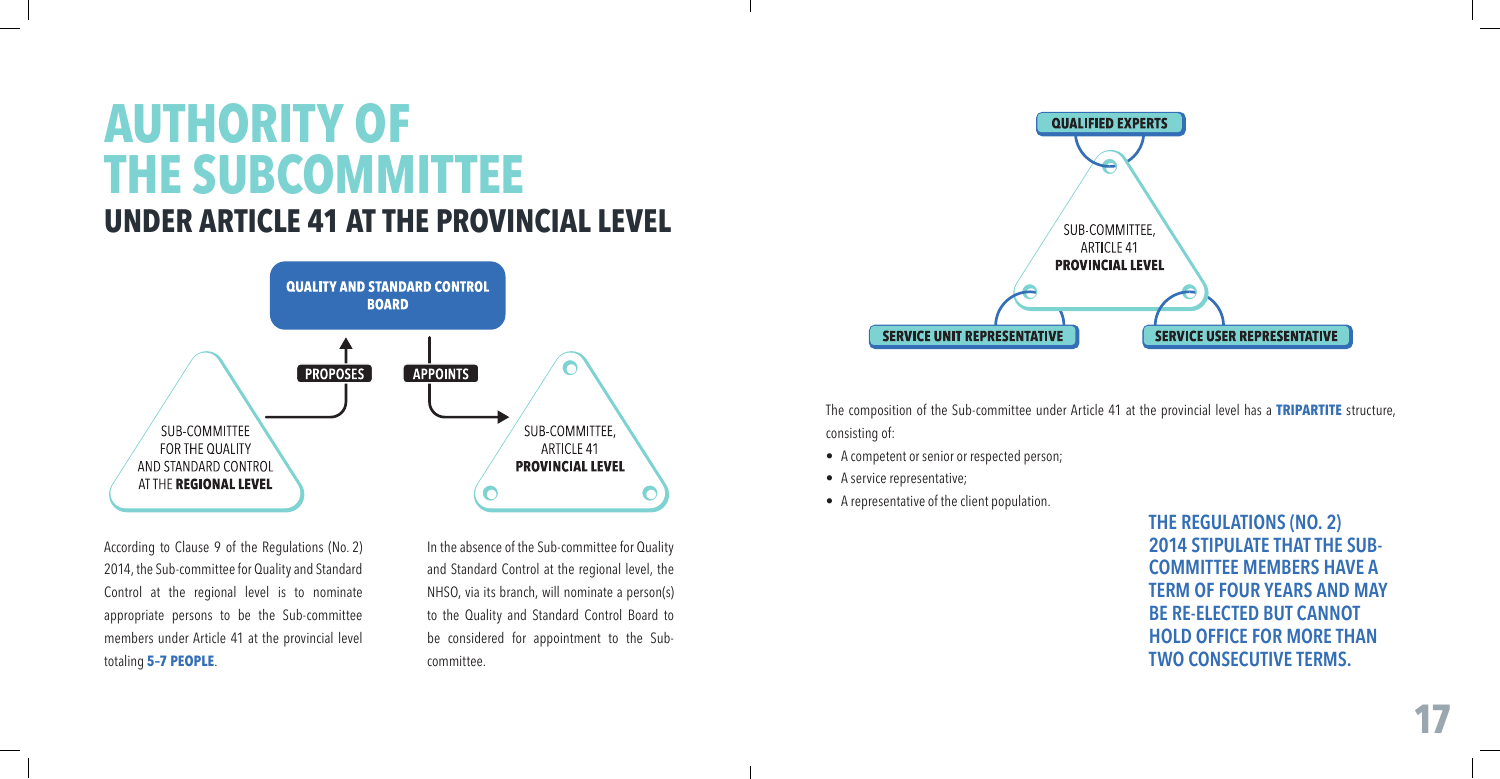### **CONSIDERATION OF AN APPEAL BY THE QUALITY & STANDARD CONTROL BOARD**

**A PERSON FILING A GRIEVANCE WHO HAS ALREADY RECEIVED THE SUB-COMMITTEE'S DECISIONS UNDER ARTICLE 41 AT THE PROVINCIAL LEVEL, AND DISAGREES WITH THE RESULTS, MAY FILE AN APPEAL.**

The injured party may dispute the amount of compensation awarded, contend that there is incomplete compensation, dispute the determination of the nature of the injury, or issue another dispute. The appeal is submitted to the Quality and Standard Control Board, or it can be submitted to the NHSO or the Secretariat of the Quality and Standard Control Board. An appeal must be submitted within

**30 DAYS**

of the date of being informed of the results of the initial determination.

However, if the Sub-committee does not notify the injured party of their right to appeal, then the period to file an appeal can be extended to



according to the law on administrative procedures instead of the specified period of 30 days.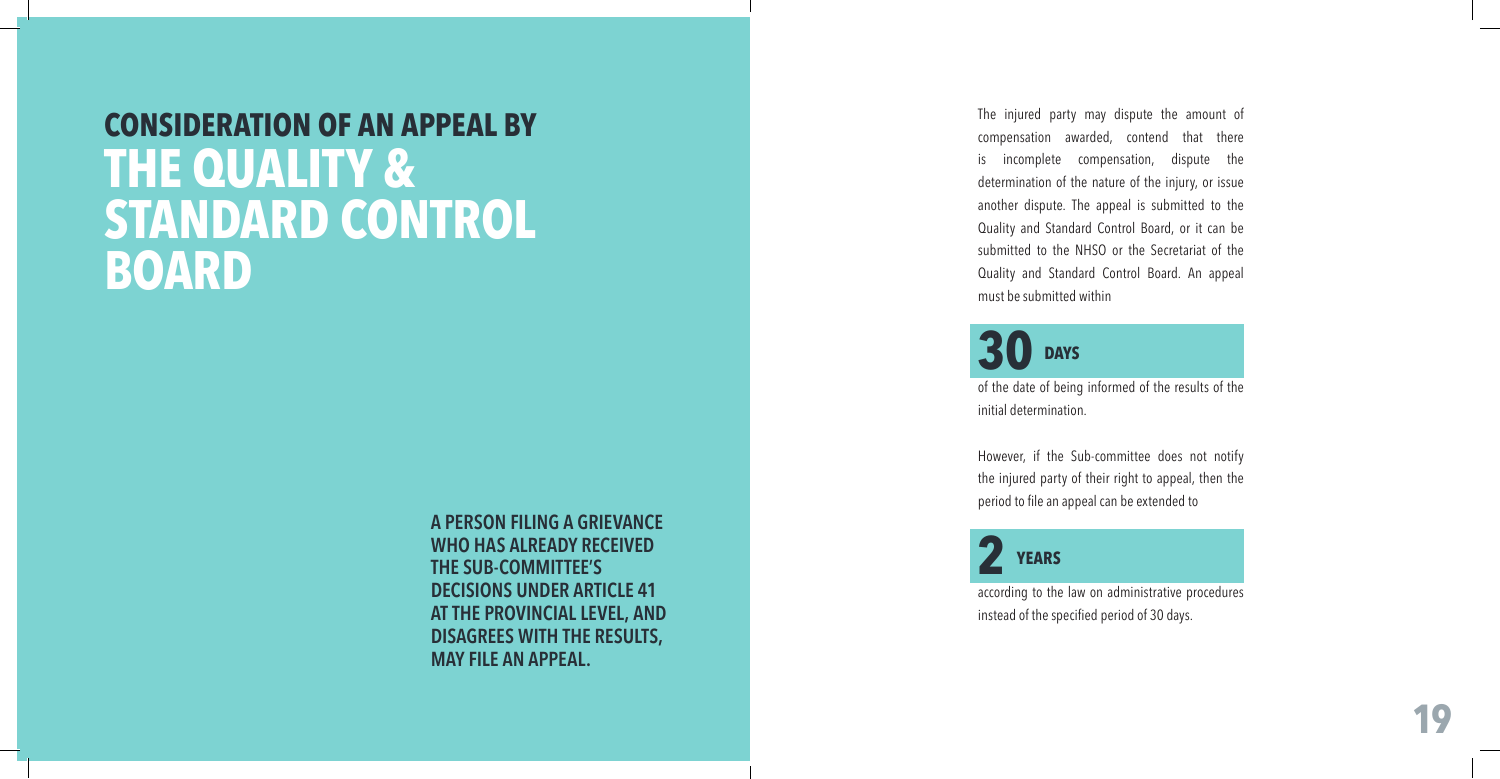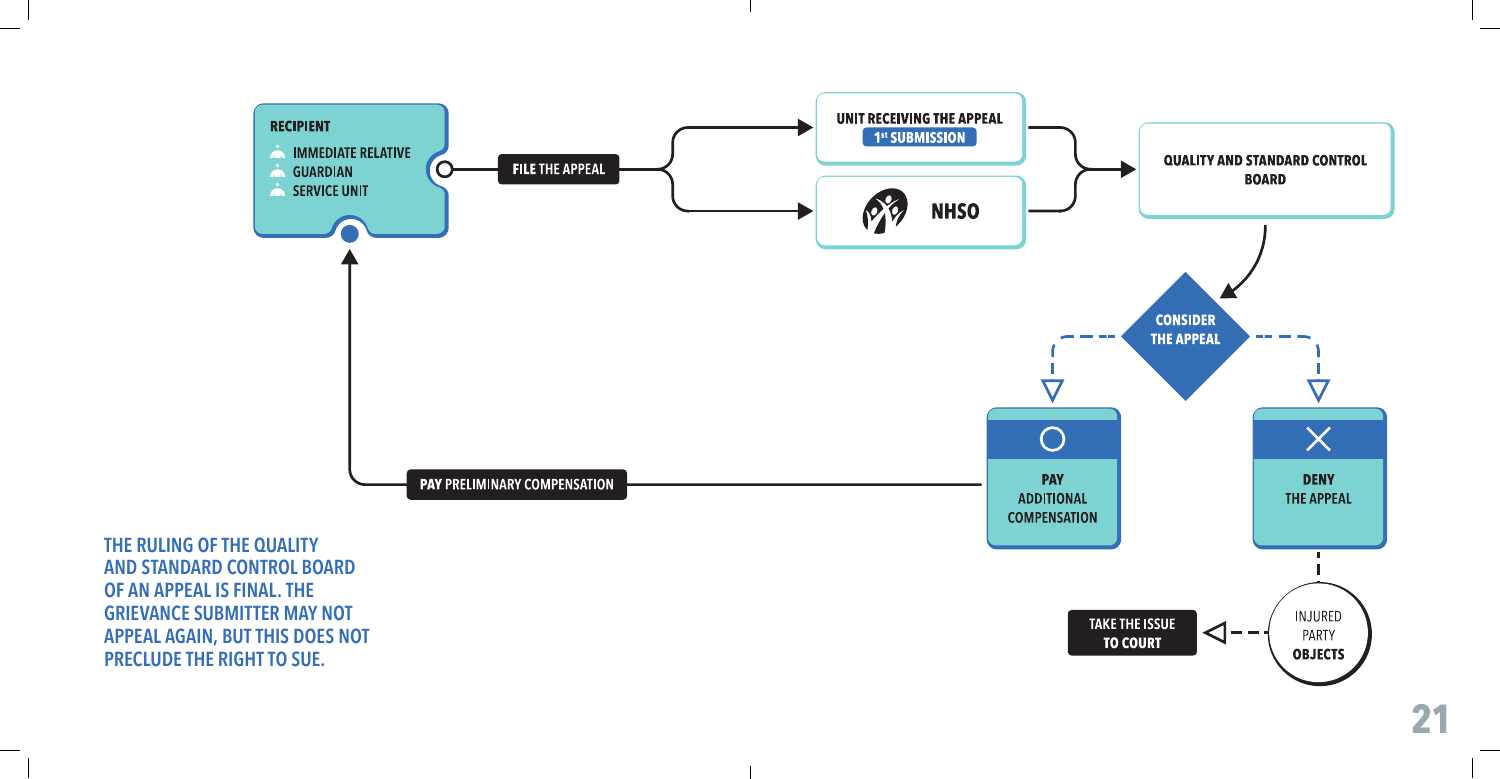#### **RESULTS OF IMPLEMENTATION IN ACCORDANCE WITH ARTICLE 41 (FY2004-20)**

### **NUMBER OF GRIEVANCES FILED AS A BASIS FOR APPLYING FOR PRELIMINARY COMPENSATION &**

**NUMBER OF RECIPIENTS OF PRELIMINARY COMPENSATION**

Considering the overview of the 17 years of data, there was an average of 851 grievances filed per year, seeking compensation in the amount of about 130 million baht per year on average. More than half of the cases involved a grievance related to death of a service

Throughout 2004-20, the NHSO considered 14,472 cases of grievances filed to apply for preliminary compensation at the provincial level and the Quality and Standard Control Board. Of these, 2,547 (17.6%) did not qualify for compensation, while 11,925 did qualify, and assistance was received (82.4%).

Table 1

### **RESULTS OF CONSIDERATION OF PAYING PRELIMINARY COMPENSATION IN ACCORDANCE WITH ARTICLE 41: FISCAL YEARS (FY) 2004-2020**

recipient. Source: Adapted from the Report of the NHSO for FY 2020

| <b>FISCAL YEAR</b> | FILED (CASES)<br><b>GRIEVANCES</b> | CRITERIA<br><b>NOT MET</b><br>(CASES) | CRITERIA MET<br>(CASES) | DEATH<br>(CASES) | <b>DISABILITY</b><br>(CASES) | <b>INJURY</b><br>(CASES) | <b>COMPENSATION</b><br><b>AMOUNT OF</b><br>(BAHT) |
|--------------------|------------------------------------|---------------------------------------|-------------------------|------------------|------------------------------|--------------------------|---------------------------------------------------|
| 2004               | 99                                 | 26                                    | 73                      | 49               | 11                           | 13                       | 4,865,000                                         |
| 2005               | 221                                | 43                                    | 178                     | 113              | 29                           | 36                       | 12,815,000                                        |
| 2006               | 443                                | 72                                    | 371                     | 215              | 71                           | 85                       | 36,653,500                                        |
| 2007               | 511                                | 78                                    | 433                     | 239              | 74                           | 120                      | 52,177,535                                        |
| 2008               | 658                                | 108                                   | 550                     | 303              | 73                           | 174                      | 64,858,148                                        |
| 2009               | 810                                | 150                                   | 660                     | 344              | 97                           | 219                      | 73,223,000                                        |
| 2010               | 876                                | 172                                   | 704                     | 361              | 139                          | 204                      | 81,920,000                                        |
| 2011               | 965                                | 182                                   | 783                     | 401              | 141                          | 241                      | 92,206,330                                        |
| 2012               | 951                                | 117                                   | 834                     | 401              | 140                          | 293                      | 98,607,000                                        |
| 2013               | 1,182                              | 187                                   | 995                     | 533              | 125                          | 337                      | 191,575,300                                       |
| 2014               | 1,112                              | 181                                   | 931                     | 478              | 116                          | 337                      | 218,439,200                                       |
| 2015               | 1,045                              | 221                                   | 824                     | 442              | 105                          | 277                      | 202,929,300                                       |
| 2016               | 1,069                              | 184                                   | 885                     | 457              | 118                          | 310                      | 212,952,000                                       |
| 2017               | 1,108                              | 201                                   | 907                     | 461              | 99                           | 347                      | 222,026,900                                       |
| 2018               | 1,155                              | 231                                   | 924                     | 412              | 110                          | 402                      | 202,156,100                                       |
| 2019               | 1,188                              | 218                                   | 970                     | 466              | 126                          | 378                      | 228,013,900                                       |
| 2020               | 1,079                              | 176                                   | 903                     | 438              | 119                          | 346                      | 213,957,100                                       |
| <b>MEAN</b>        | 851                                | 150                                   | 701                     | 360              | 100                          | 242                      | 129,963,254                                       |
| <b>TOTAL</b>       | 14,472                             | 2,547                                 | 11,925                  | 6,113            | 1,693                        | 4,119                    | 2,209,375,313                                     |
| <b>PERCENT</b>     |                                    | 17.6                                  | 82.4                    | 51.3             | 14.2                         | 34.5                     |                                                   |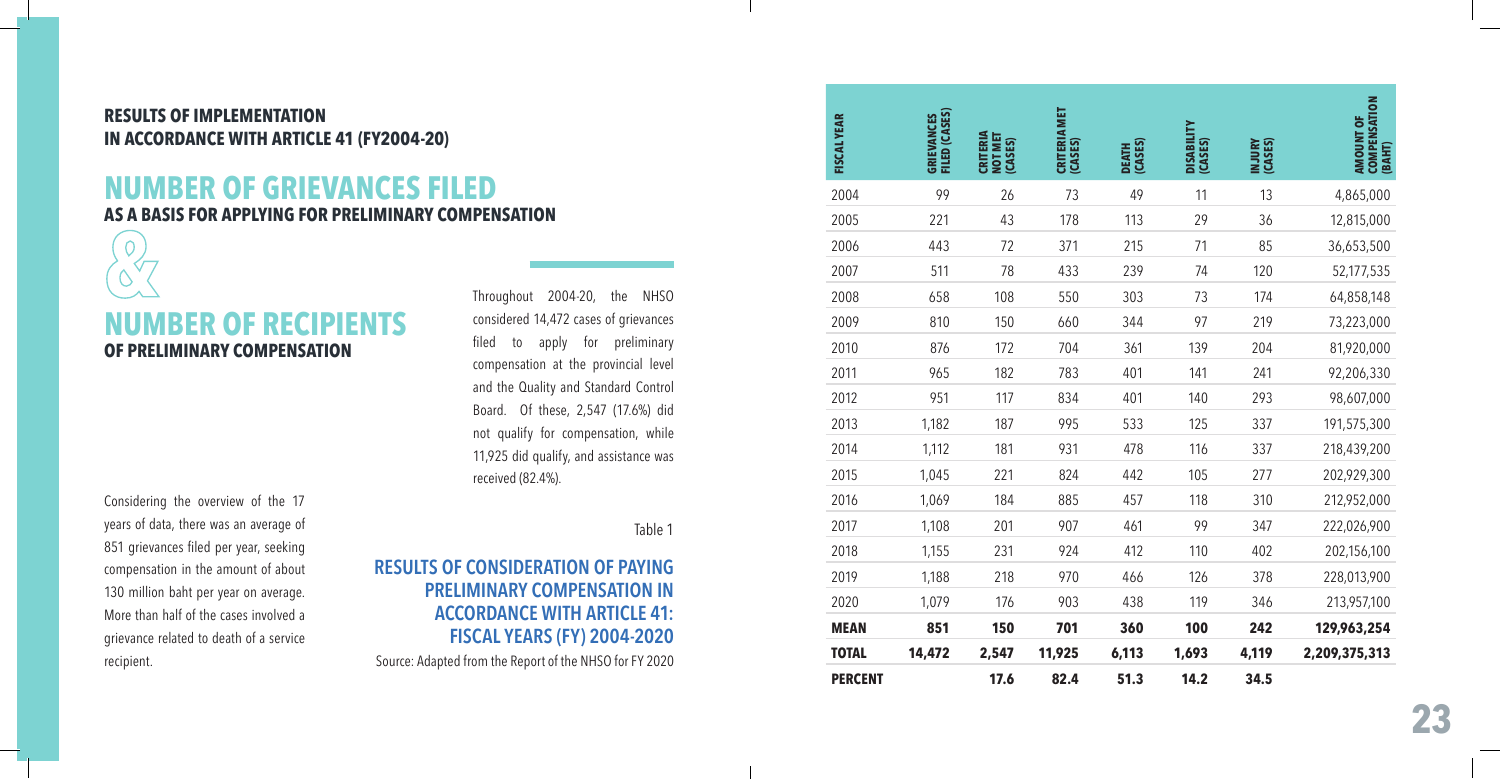### **CLASSIFIED BY THE BRANCH OF SERVICE** The top five clinical areas in which a claim was made were



**Source: NHSO Report for FY2020** 



Figure 1

**PERCENT OF GRIEVANCES FILED BY THE BRANCH OF**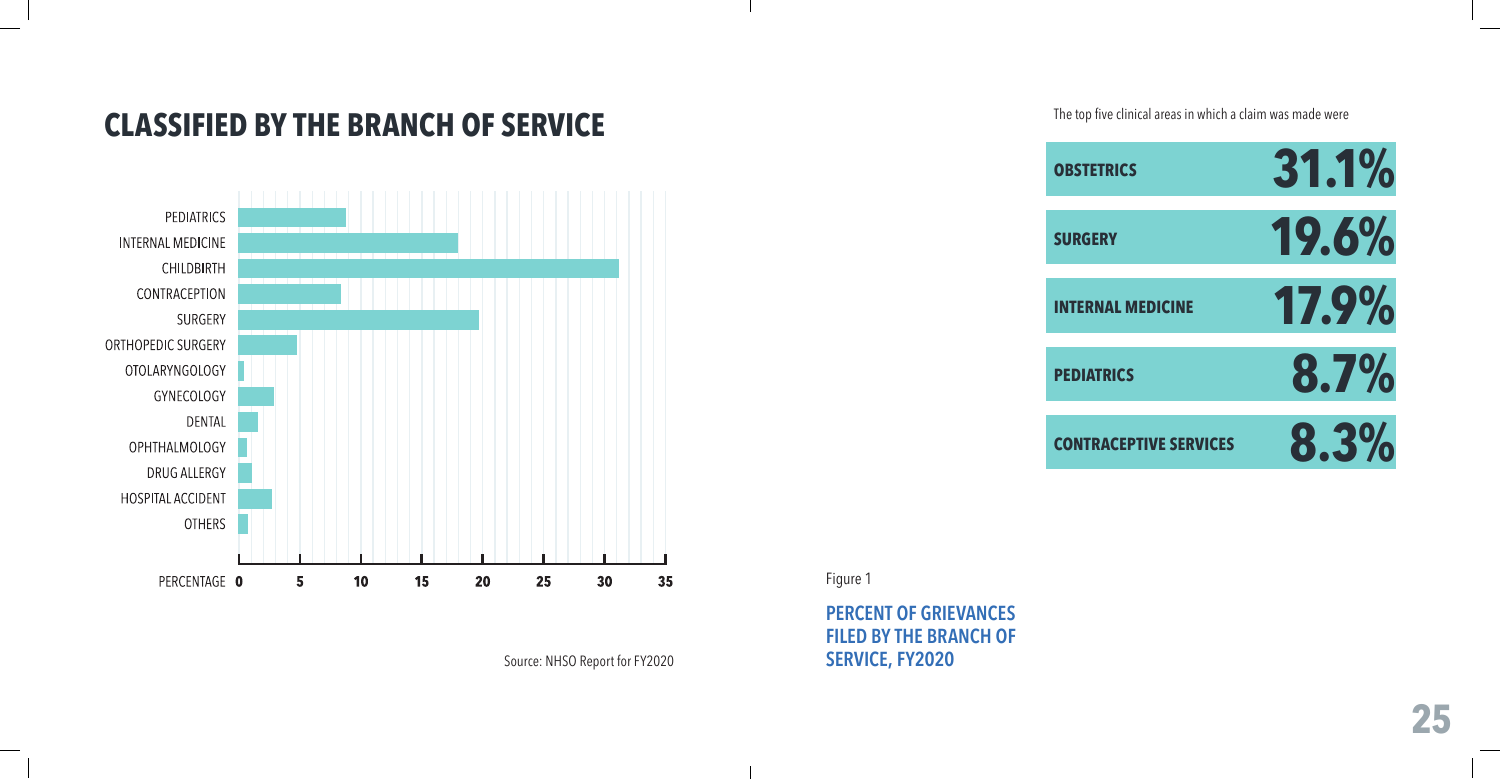### **BUDGET FOR PAYMENT OF PRELIMINARY COMPENSATION**



When looking at the statistics of filing a grievance for preliminary compensation, there is the exponential increase from FY2013 onwards. However, the amount of claims was small when compared to the amount allowed by law, and not more than the 1% quota paid to the service unit. This was true even in the year with the highest preliminary compensation statistics (FY2019), that is, payment of compensation was

228,013,900 BAHT but still, only

**0.13%** OF THE MONEY SET ASIDE

for the service unit for this purpose.

Figure 2

**TREND IN PAYMENT OF PRELIMINARY COMPENSATION IN ACCORDANCE WITH ARTICLE 41, FY2004–20**

Source: Adapted from the NHSO Report for FY2020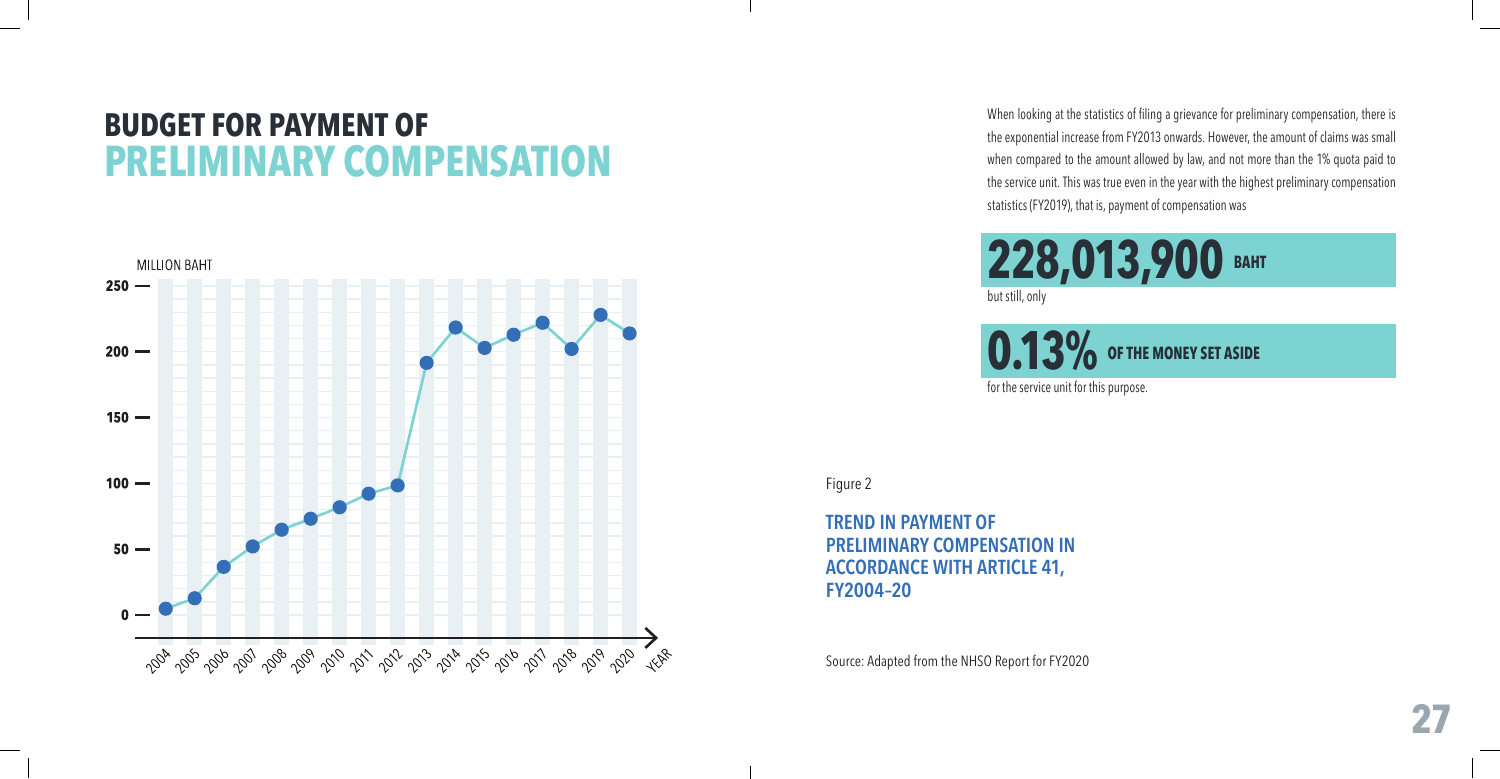#### **NUMBER OF APPLICATIONS**

### **FILED TO APPEAL THE PRELIMINARY COMPENSATION DECISION**

The appeal is submitted to the Quality and Standard Control Board, and appeals totaled

**1,446**

accounting for about one in ten of all the grievances filed. In other words, the vast majority (90%) of the initial determinations were accepted by the injured party.

Table 2

#### **NUMBER OF APPEALS FILED IN ACCORDANCE WITH ARTICLE 41, FY2004-20**

Source: Adapted from the NHSO Report for FY2020

\* Remark: Calculated based on the total number of grievances files as a basis for applying for preliminary compensation

| <b>FISCAL YEAR</b> | <b>NUMBER OF</b><br><b>GRIEVANCES</b><br>(CASES) | <b>CRITERIA</b><br><b>NOT MET</b><br>(CASES) | <b>CRITERIA</b><br><b>MET</b><br>(CASES) | <b>NUMBER OF</b><br><b>APPEALS</b><br>(CASES) |
|--------------------|--------------------------------------------------|----------------------------------------------|------------------------------------------|-----------------------------------------------|
| 2004               | 99                                               | 26                                           | 73                                       | 12                                            |
| 2005               | 221                                              | 43                                           | 178                                      | 32                                            |
| 2006               | 443                                              | 72                                           | 371                                      | 60                                            |
| 2007               | 511                                              | 78                                           | 433                                      | 59                                            |
| 2008               | 658                                              | 108                                          | 550                                      | 74                                            |
| 2009               | 810                                              | 150                                          | 660                                      | 67                                            |
| 2010               | 876                                              | 172                                          | 704                                      | 72                                            |
| 2011               | 965                                              | 182                                          | 783                                      | 114                                           |
| 2012               | 951                                              | 117                                          | 834                                      | 84                                            |
| 2013               | 1,182                                            | 187                                          | 995                                      | 98                                            |
| 2014               | 1,112                                            | 181                                          | 931                                      | 112                                           |
| 2015               | 1,045                                            | 221                                          | 824                                      | 82                                            |
| 2016               | 1,069                                            | 184                                          | 885                                      | 102                                           |
| 2017               | 1,108                                            | 201                                          | 907                                      | 96                                            |
| 2018               | 1,155                                            | 231                                          | 924                                      | 142                                           |
| 2019               | 1,188                                            | 218                                          | 970                                      | 153                                           |
| 2020               | 1,079                                            | 176                                          | 903                                      | 87                                            |
| <b>MEAN</b>        | 851                                              | 150                                          | 701                                      | 85                                            |
| <b>TOTAL</b>       | 14,472                                           | 2,547                                        | 11,925                                   | 1,446                                         |
| <b>PERCENT</b>     |                                                  | 17.6                                         | 82.4                                     | $10.0*$                                       |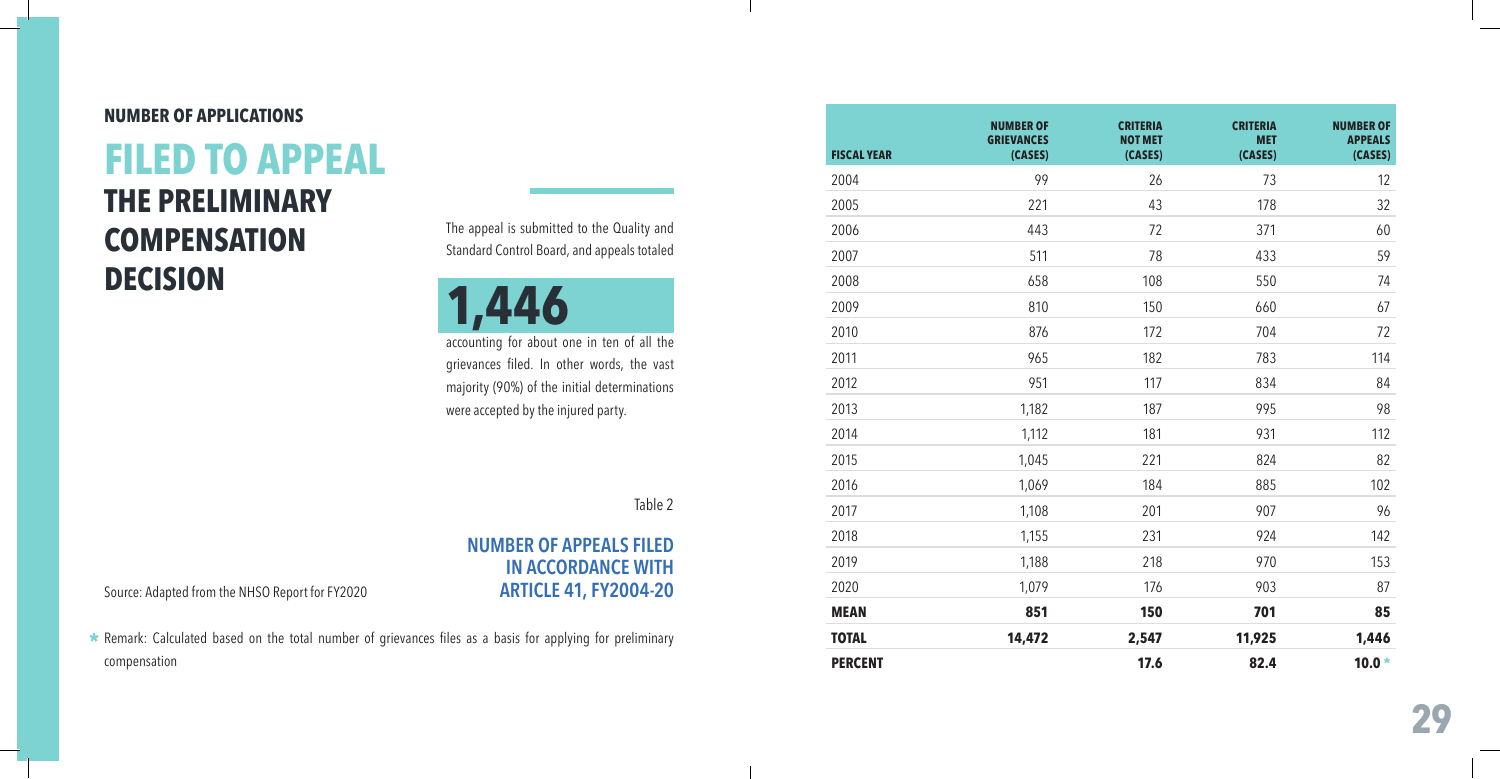### **NUMBER OF LAWSUIT CASES FILED IN COURT**



Source: Rights Protection Group, Legal Affairs Office, NHSO

In accordance with Article 41, during FY2016-20, a total of

### **580 PEOPLE**

submitted an appeal to the Quality and Standard Control Board. Of these, 47 took the matter further to the Administrative Court (or 8.1% of all appeal submissions).

#### As of this report,



Figure 3

**NUMBER OF GRIEVANCES FILED AND APPLICATIONS TO APPEAL THE DECISION ON PRELIMINARY COMPENSATION IN ACCORDANCE WITH ARTICLE 41 THAT WERE ELEVATED TO THE COURT, FY2016-20**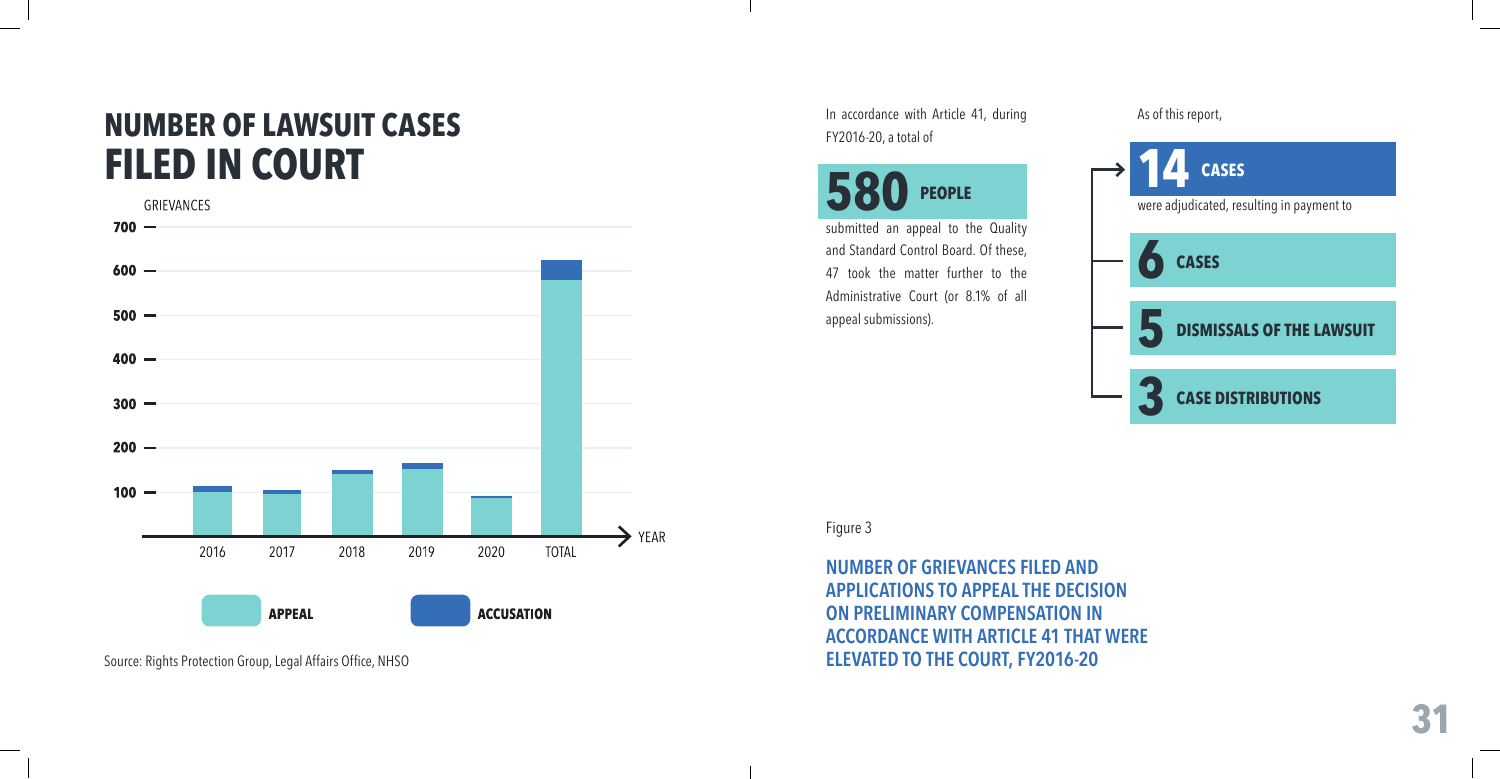### **CASE STUDY POST-OPERATIVE INFECTION LEADING TO BLINDNESS IN CATARACT SURGERY PATIENTS**

In 2010, there were several cataract surgery cases and subsequent blindness due to infection attributed to the surgery at Khon Kaen Hospital (a regional hospital). The hospital provided prompt remedial assistance, both paying compensation and providing patient care. This resulted in the injured party deciding not to prosecute the case in court. The case was open to full external audits, and the hospital continues to take excellent care of the injured parties

Regarding the assistance provided to the 11 patients with post-operative inflammation, seven were covered under the Universal Coverage Scheme (UCS). Initially, the hospital paid compensation of 50,000 baht per person and submitted the cases to the Sub-committee under Article 41 to consider full medical compensation. The limit of preliminary compensation was 120,000 baht at that time. With the 50,000 baht paid up front, each UCS case was then awarded a total of 170,000 baht. Four patients were covered under the Civil Servants Medical Benefit Scheme (CSMBS), and they received a similar level of compensation. All 11 patients were also granted free health/medical care for life. This rapid response and level of compensation preserved the reputation of the institution and that of the medical staff. Since that event, no other such cases have been reported at this facility.

## **NATIONAL EMERGENCY OR DISASTER**

**Payment of preliminary compensation also applies to cases of provision of health care during an emergency situation or national disaster (e.g., COVID-19). As of this report, the Thai government was in the process of rolling out the COVID-19 vaccine to the entire population, and that qualifies as an essential health service during a national emergency. Accordingly, if a vaccinated person suffers adverse side effects, the injured party can apply for preliminary compensation under Article 41.**

**As of this writing, there have been no reports of fatalities associated with receiving the COVID-19 vaccine. However, the no-fault compensation provision of Article 41 can provide reassurance to the population that they will be covered if an adverse reaction to the vaccine occurs.**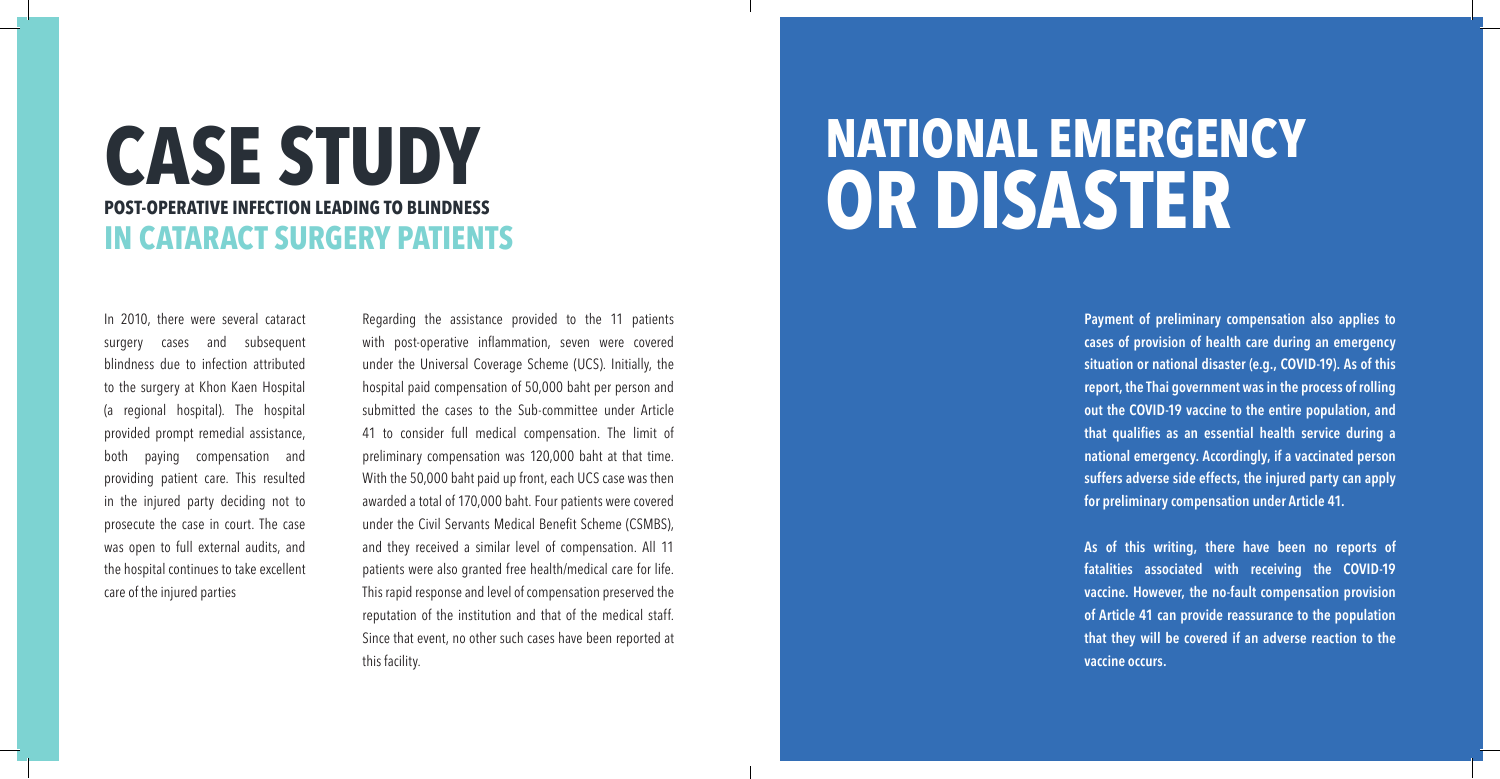## **FACTORS BEHIND THE SUCCESS**

#### **CONSIDERATION OF INITIAL REMEDIAL ASSISTANCE TO THE INJURED PARTY IN A REASONABLE TIME FRAME AT THE PROVINCIAL LEVEL**

From the saying that **DELAYED JUSTICE IS JUSTICE DENIED**, the Regulations on the Criteria, Procedures and Conditions for Preliminary Compensation have set a clear time frame for completing consideration of the Subcommittee under Article 41 at the provincial level to 'not more than 30 days' from the date of receiving the grievance application, which is considered timely relief compared to a court case which could drag on for months or even years.

The Sub-committee under Article 41 at the provincial level is another innovation of the NHSO to make action practical and efficient. Having a branch office at the provincial level enables agility and operational efficiency due to the localization of procedures and the decentralization of processing of grievances throughout the country, instead of creating a **LOG-JAM** with a centralized clearinghouse.

#### **NOT DEPRIVING THE INJURED PARTY OF THE RIGHT TO TAKE THE CASE TO COURT**

Obtaining preliminary compensation by the pending proof of wrongdoing in accordance with Article 41 **DOES NOT PREJUDICE** the injured party or the potential recipient of the payment to continue to sue the court. These cases are often filed with the administrative court, i.e., referring to a resolution decree.

#### **STAKEHOLDER INVOLVEMENT IN THE DELIBERATION PROCESS**

The Sub-committee under Article 41 at the provincial level requires **PARTICIPATION FROM ALL PARTIES**, representing various sectors, including the service provider side, experts, and representatives of the health consumer public. That will help ensure transparency in the decision-making process whether to pay preliminary compensation.

#### **NOT HAVING TO USE THE BUDGET OF THE SERVICE UNIT IN PAYING PRELIMINARY COMPENSATION**

The injured party will be protected in the event of medical force majeure by the provider, and the service unit is **NOT REQUIRED TO PAY**  preliminary compensation to the injured party out of their own.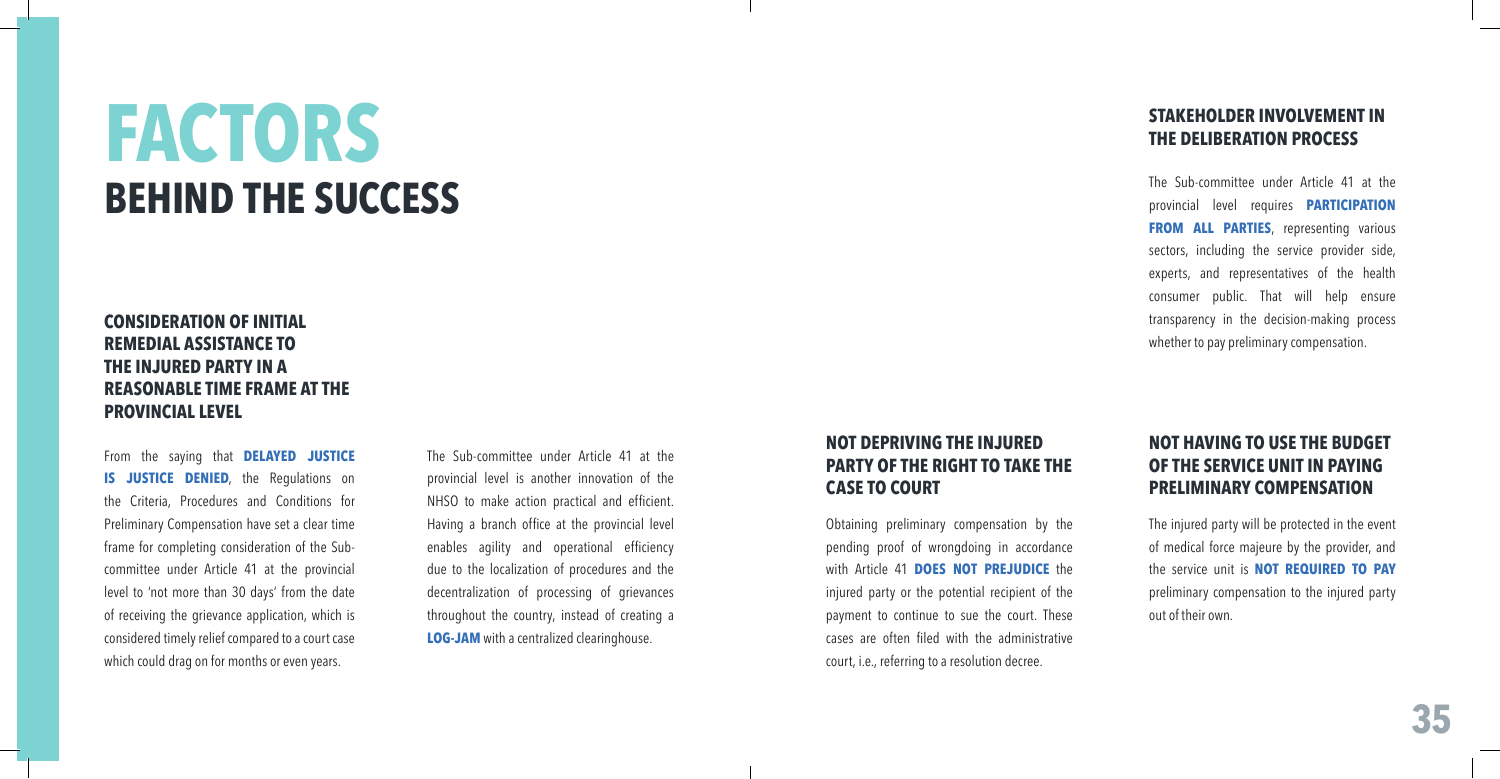### **CHALLENGING ISSUE**

**EXPANDING COVERAGE OF THE RIGHT TO APPLY FOR PRELIMINARY COMPENSATION FROM OTHER HEALTH INSURANCE SCHEMES**

The coverage of the right of a service recipient to be able to submit the grievance in accordance with Article 41 has been expanded to include personnel of local administrative organizations and those covered under the **SOCIAL HEALTH INSURANCE SCHEME (SHI)**. However, as of this report, the beneficiaries under the CSMBS and employees of other government agencies are not yet covered by Article 41. For this reason, preliminary compensation for injury due to health services should be a right of all Thais, regardless of the health insurance coverage scheme they are a member of.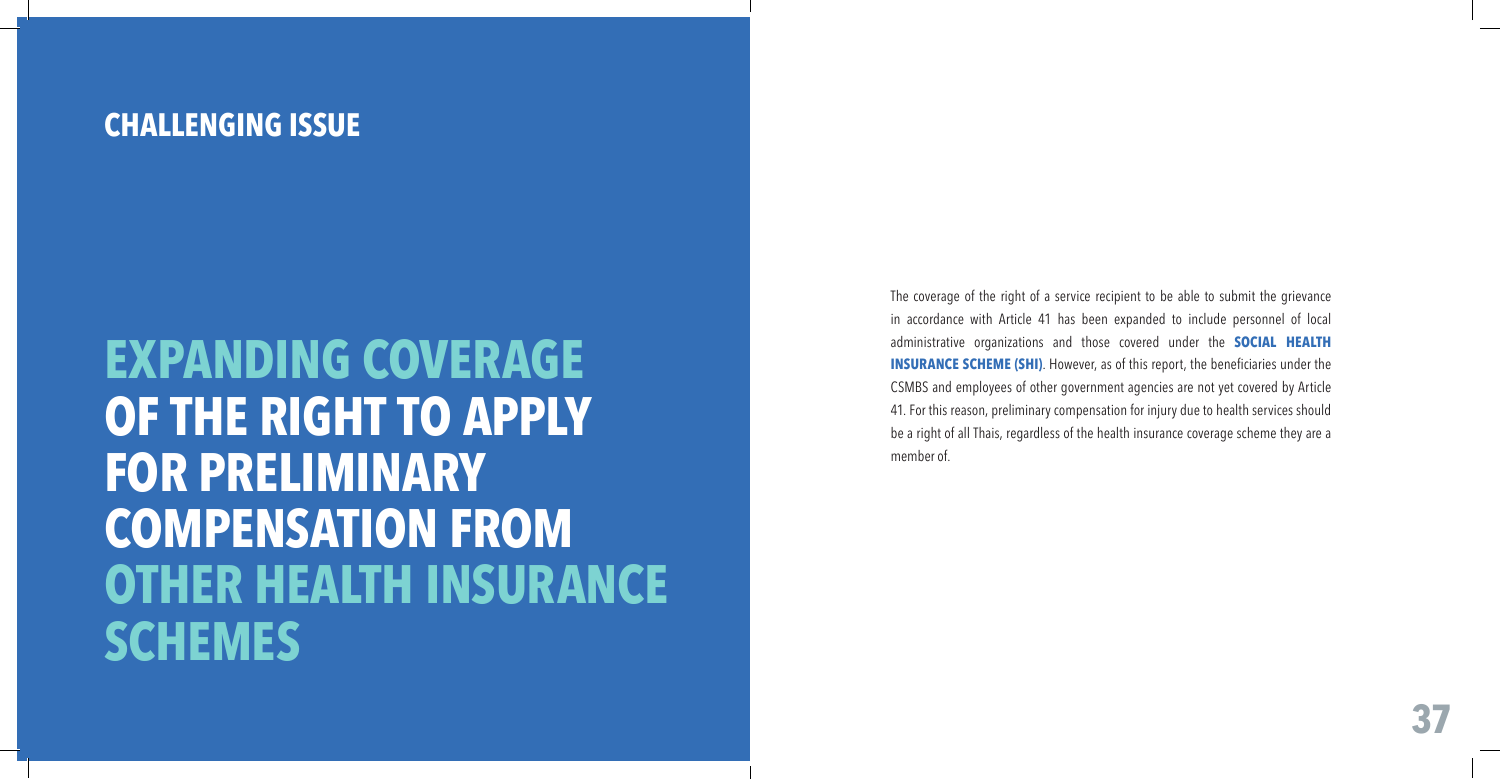# **SUMMARY**

**CONSUMER RIGHTS, CONFLICT REDUCTION, AND SUSTAINABILITY OF THE UNIVERSAL HEALTH COVERAGE** **The implementation of the preliminary no-fault compensation system has proven to be a fast-paced mechanism for providing preliminary assistance to the injured party. Most importantly, the no-fault provision of the Article reassures both patient and provider of swift action. In addition to helping the injured party and immediate relatives who have been affected by injury, the system is also a guideline for reducing conflict between service providers and service recipients. Furthermore, the budget used to pay preliminary compensation is negligible compared to the ceiling amount allowed by law. For example, in FY2019 (when the most compensation was paid), that amount of paid compensation was only 0.13% of the money set aside for the purpose.**

**This mechanism is one of the essential conditions for the creation of a sustainable Universal Health Coverage (UHC) system in any country. That is because it values and builds trust between service providers and service recipients, and that trust enables the UHC system to move forward in a sustainable way while creating a true 'health benefit' for the people.**